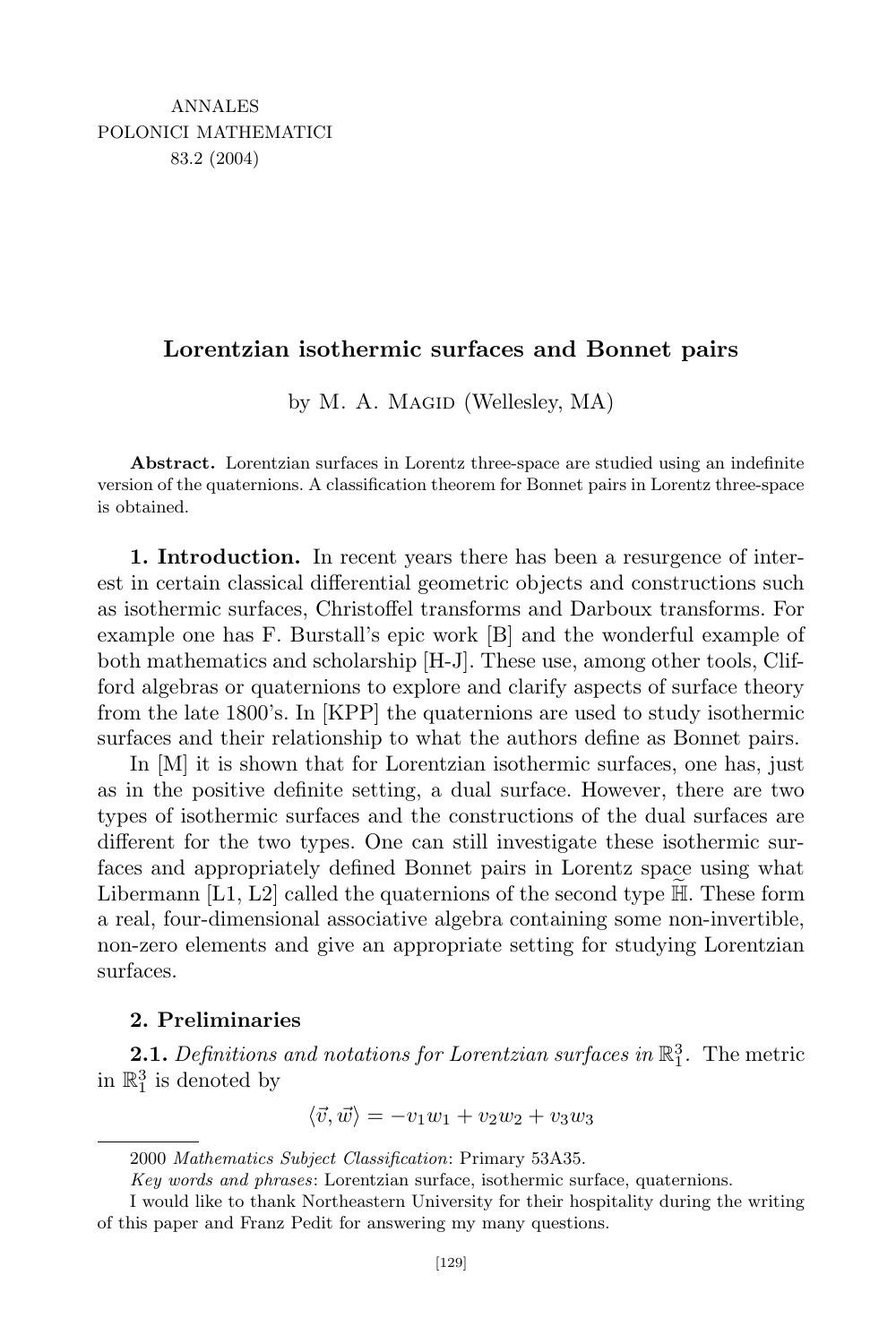for  $\vec{v} = (v_1, v_2, v_3)$  and  $\vec{w} = (w_1, w_2, w_3)$ . We often use isothermal coordinates  $(t, s)$  on our surface  $M_1^2$  defined by an immersion  $X : M_1^2 \to \mathbb{R}^3_1$ , by which we mean that, for the induced metric  $h$  on  $M_1^2$  and for the associated coordinate vectors *∂t* and *∂s*, there is a non-zero function *µ* so that

(2.1) 
$$
h(\partial t, \partial t) = -\mu^2, \quad h(\partial t, \partial s) = 0, \quad h(\partial s, \partial s) = \mu^2.
$$

We can also use any set of isothermal coordinates to define null coordinates  $\{x, y\}$  by

$$
x = \frac{t - s}{\sqrt{2}}, \quad y = \frac{t + s}{\sqrt{2}}
$$

so that  $\partial x = \frac{1}{\sqrt{2}}$  $\frac{1}{2}$ ( $\partial t - \partial s$ ),  $\partial y = \frac{1}{\sqrt{2}}$  $\frac{1}{2}(\partial t + \partial s)$  and  $h(\partial x, \partial y) = -\mu^2$ .

Following Weinstein [W, p. 13], a Lorentzian surface  $(M_1^2, [h])$  is defined to be  $M_1^2$  with all the metrics conformally equivalent to *h*.

*µs*

The fundamental equations of the immersion *X* are given by

(2.2)  
\n
$$
X_{tt} = \frac{\mu_t}{\mu} X_t + \frac{\mu_s}{\mu} X_s + eN,
$$
\n
$$
X_{ts} = \frac{\mu_s}{\mu} X_t + \frac{\mu_t}{\mu} X_s + fN,
$$
\n
$$
X_{ss} = \frac{\mu_t}{\mu} X_t + \frac{\mu_s}{\mu} X_s + gN,
$$
\n
$$
N_t = \frac{e}{\mu^2} X_t - \frac{f}{\mu^2} X_s,
$$
\n
$$
N_s = \frac{f}{\mu^2} X_t - \frac{g}{\mu^2} X_s.
$$

Thus, the shape operator corresponding to *N* is

(2.3) 
$$
A = \begin{bmatrix} -e/\mu^2 & -f/\mu^2 \\ f/\mu^2 & g/\mu^2 \end{bmatrix}.
$$

Recall that the shape operator at each point on a Lorentzian surface falls into one of three distinct classes which we call its *algebraic type*. The shape operator is either (a) diagonalizable over  $\mathbb{R}$ , (b) diagonalizable over  $\mathbb{C}$ but not  $\mathbb R$  or (c) not diagonalizable over  $\mathbb C$ , and has a single real eigenvalue ([O'N]).

A Riemannian surface is called *isothermic* if there is an isothermal coordinate system for which every shape operator is diagonalized (over R). For a Lorentzian surface we need to adjust the definition. Essentially we will call a surface isothermic if there is an isothermal coordinate system for which each shape operator is diagonalized over  $\mathbb R$  or  $\mathbb C$ .

Definition 2.1. A Lorentzian immersion is called *isothermic* if there is some isothermal coordinate system  $(t, s)$  such that each  $A$  with respect to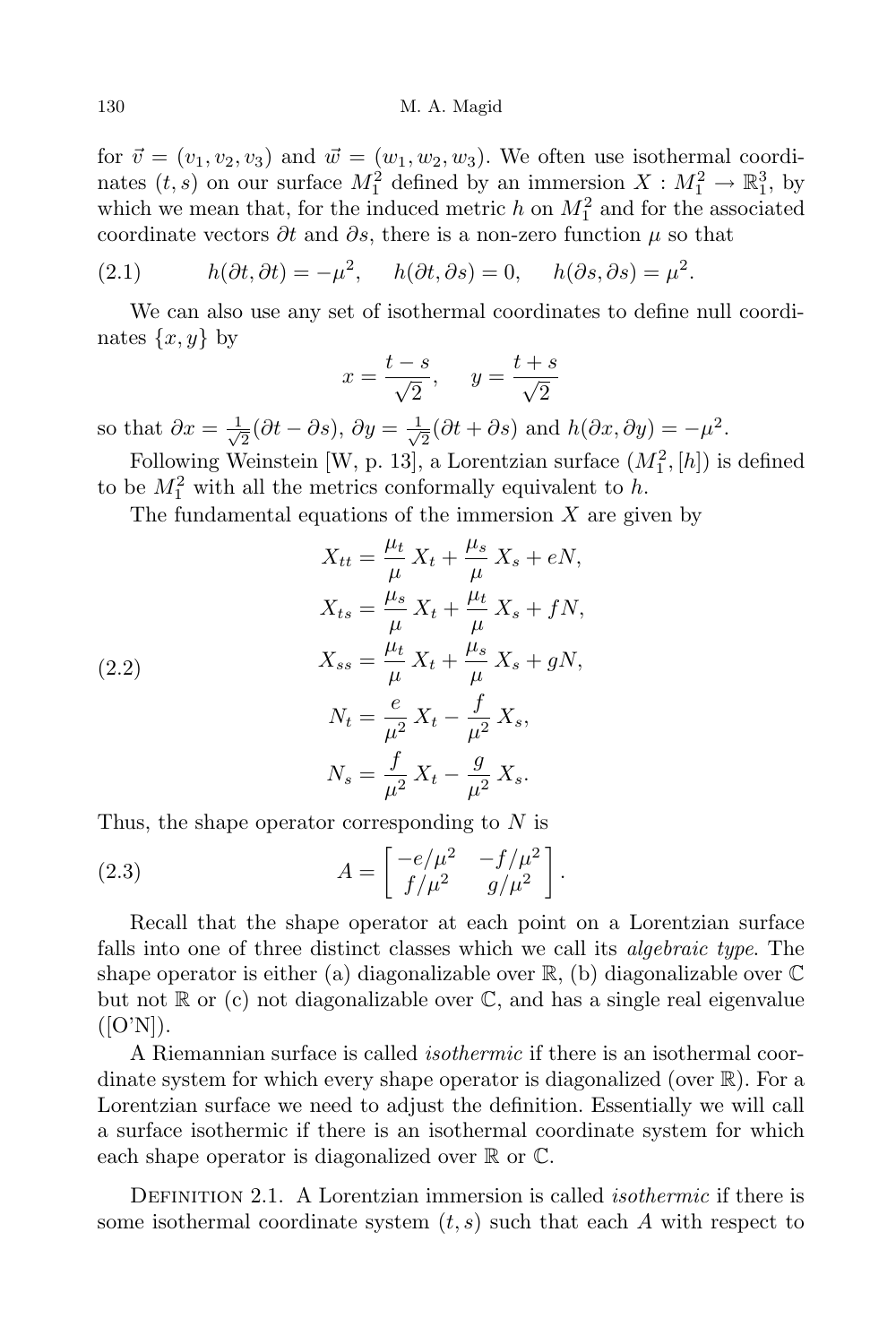the basis  $\{\partial t, \partial s\}$  has one of the following forms:

(a) 
$$
\begin{bmatrix} \lambda_1 & 0 \\ 0 & \lambda_2 \end{bmatrix}
$$
, (b)  $\begin{bmatrix} a & b \\ -b & a \end{bmatrix}$ .

We call the first case *real isothermic* and the second *complex isothermic*. In this paper we are working locally and define an *isothermic immersion* to be an immersion for which each point has a neighborhood which is either real isothermic or complex isothermic. Note that, in the complex isothermic case, the shape operator satisfies  $e + q = 0$ .

Each Lorentzian surface  $(M_1^2, [h])$  has a time orientation and an integrable product structure *J 0* . A *time orientation* is a choice of time cone in each tangent space. An *integrable product structure* is a tensor of type (1*,* 1) such that  $J'^2 = \text{Id}, J' \neq \text{Id}$  and  $\nabla J' = 0$ , where  $\nabla$  is the Levi-Civita connection on  $M_1^2$  defined by *h*. We define  $J'$  by choosing the two future directed null vectors  $\{\partial x, \partial y\}$  in the chosen time cone so that  $\{\partial x, \partial y\}$  is positively oriented, and set

$$
J'(\partial x) = -\partial x, \quad J'(\partial y) = \partial y.
$$

In the isothermal coordinates we have

(2.4) 
$$
J'(\partial t) = \partial s, \quad J'(\partial s) = \partial t.
$$

The time orientation on  $M_1^2$  is induced from the standard time orientation on  $\mathbb{R}^3$ ; see [O'N, pp. 145 and 194]. We note that *J'* depends only on the Lorentzian surface  $(M_1^2, [h])$ , its time orientation, and orientation, which we include in the definition of  $(M_1^2, [h])$ . This structure is analogous to the complex structure defined on a Riemann surface.

**2.2.** *Surfaces in*  $\mathbb{H}$ . Our  $\mathbb{R}^3$  will sit in  $\mathbb{H}$ , a four-dimensional Clifford algebra given by

$$
\widetilde{\mathbb{H}} = \{x_0 + x_1i + x_2j' + x_3k' \mid x_0, x_1, x_2, x_3 \in \mathbb{R}\}\
$$

with

$$
i^2 = -1
$$
,  $j'^2 = 1 = k'^2$ ,  
\n $ij' = k'$ ,  $j'i = -k'$ ,  $j'k' = -i$ ,  $k'j' = i$ ,  $ik' = -j'$ ,  $k'i = j'$ .

This was defined by Libermann in [L1], and called a quaternionic algebra of the second type. We will call them *indefinite quaternions*. For  $x, y \in \widetilde{H}$  we define our inner product  $x \cdot y$  by

$$
x \cdot y = -\operatorname{Re}(\overline{x}y) = -x_0y_0 - x_1y_1 + x_2y_2 + x_3y_3,
$$

where  $x_0 + x_1i + x_2j' + x_3k' = x_0 - x_1i - x_2j' - x_3k'$ . We call those indefinite quaternions with  $x_0 = 0$  *imaginary*, and denote them by Im  $\widetilde{\mathbb{H}}$ . They inherit a metric of signature  $(1, 2)$  from  $\mathbb H$  and are identified in all that follows with Lorentz three-space  $\mathbb{R}^3$ . The metric chosen here in  $\mathbb{H}$  has signature  $(2, 2)$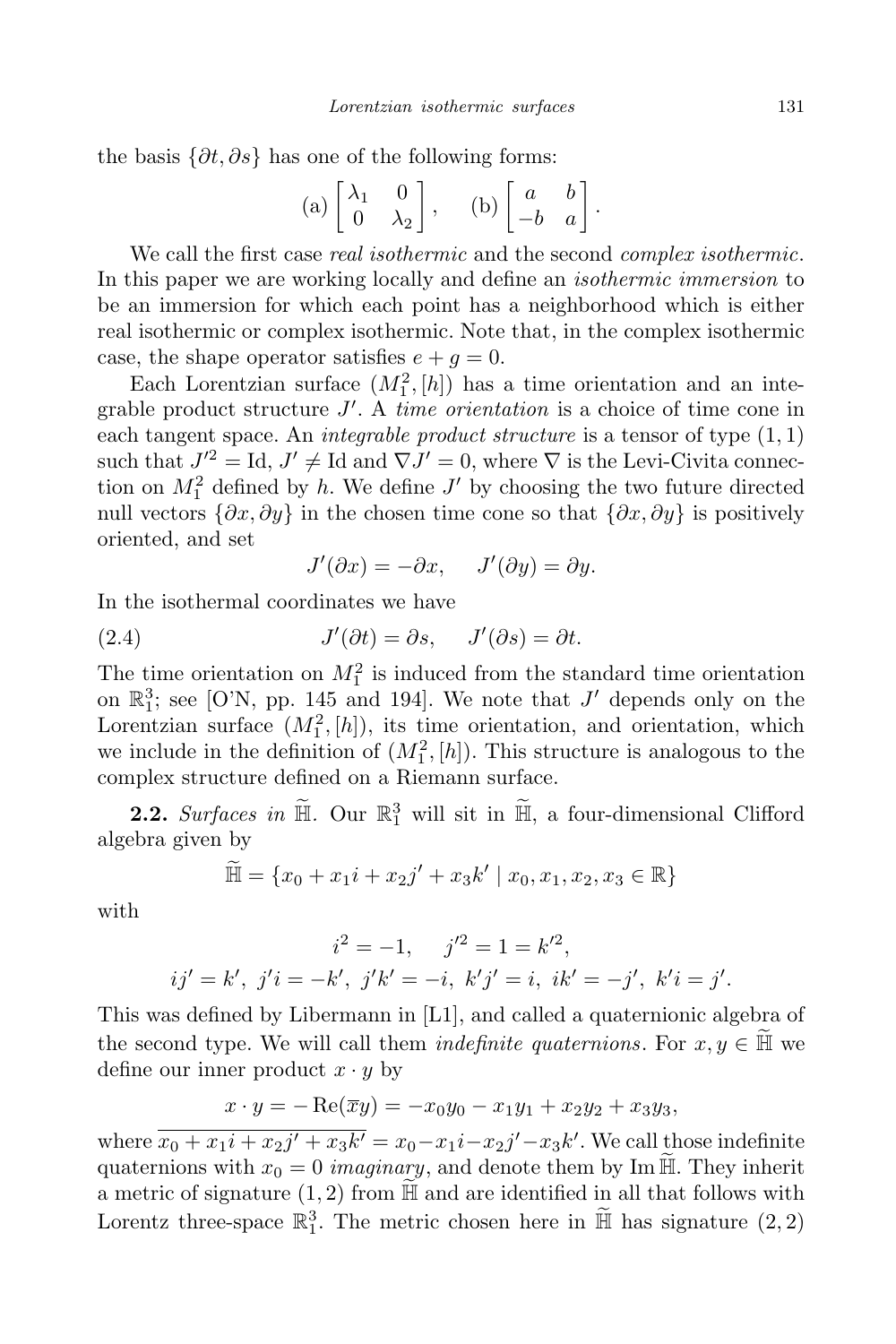and induces the standard metric on the imaginary quaternions, but it is the negative of the one found in [Po]. We denote  $\mathbb{H}$  by  $\mathbb{R}^4$ . Also note that if  $x \in \text{Im } \overline{\mathbb{H}}$  then  $\overline{x} = -x$ .

For imaginary *x* and *y* an important formula for calculations is

$$
(2.5) \t\t xy = x \cdot y + x \times y,
$$

Here  $x \times y$  is the cross product in  $\mathbb{R}^3_1$  given by

$$
(x \times y) \cdot z = \det[z, x, y].
$$

We can define, exactly as in [KPP], a wedge product on  $\widetilde{\mathbb{H}}$ -valued oneforms on  $M_1^2$  by

$$
\alpha \wedge \beta(X, Y) = \alpha(X)\beta(Y) - \alpha(Y)\beta(X),
$$

which satisfies the identities

$$
\overline{\alpha \wedge \beta} = -\overline{\beta} \wedge \overline{\alpha}, \quad d(h\alpha) = dh \wedge \alpha + hd\alpha,
$$
  

$$
\alpha \wedge h\beta = \alpha h \wedge \beta, \quad d(\alpha h) = d\alpha h - \alpha \wedge dh,
$$

where  $h: M_1^2 \to \mathbb{H}$ . We also identify two-forms on  $M_1^2$  with their quadratic forms by

$$
\omega(X) = \omega(X, J'X),
$$

for  $\omega$  an  $\overline{\mathbb{H}}$ -valued two-form on  $M_1^2$ . If we define  $*\alpha = \alpha \circ J'$  then we have

$$
\alpha \wedge \beta = \alpha(*\beta) - (*\alpha)\beta,
$$

since  $(\alpha \land \beta)(U, J'U) = \alpha(U)\beta(J'U) - \alpha(J'U)\beta(U)$ . Note that in the Lorentzian setting we have  $*^2 = Id$ . There is an algebraic lemma whose statement and proof is quite similar to one in [BFLPP].

LEMMA 2.1. *For*  $x, y \in \mathbb{H} = \mathbb{R}_2^4$ ,

- (1)  $xy = yx$  *iff*  $\text{Im}(x)$  *and*  $\text{Im}(y)$  *are linearly dependent over* R.
- $(2)$  Im $(x^2) = 0$  *iff x is either real or purely imaginary.*
- (3)  $x^2 = 0$  *iff*  $x \cdot x = 0$ , *i.e.*, *x is in the null cone in*  $\mathbb{R}^4_2$ .
- (4)  $x^2 = 1$  *iff*  $x = \pm 1$  *or x is purely imaginary* and  $x^2 = x \cdot x = 1$ *.*
- (5)  $x^2 = -1$  *iff x is purely imaginary and*  $x^2 = x \cdot x = -1$ *.*

We also need the following version of Lemma 2.1 found in [KPP].

LEMMA 2.2.  $X : M_1^2 \to \mathbb{R}^3_1$  is a conformal immersion iff there exists  $N: M_1^2 \to \overline{\mathbb{H}}$  *such that* 

(2.6) 
$$
(*dX)U = dX(J'U) = NdX(U).
$$

*If*  $(2.6)$  *holds then*  $N : M_1^2 \to S_1^2 \subset \mathbb{R}^3$ , *where*  $S_1^2$  *is the Lorentzian sphere* in  $\mathbb{R}^3_1$  and N is the oriented unit normal field to X.

*Proof.* Assume first that *N* exists. Since *dX* is pointwise injective,

$$
dX(U) = (*dX)(J'U) = (NdX)(J'U) = NNdX(U),
$$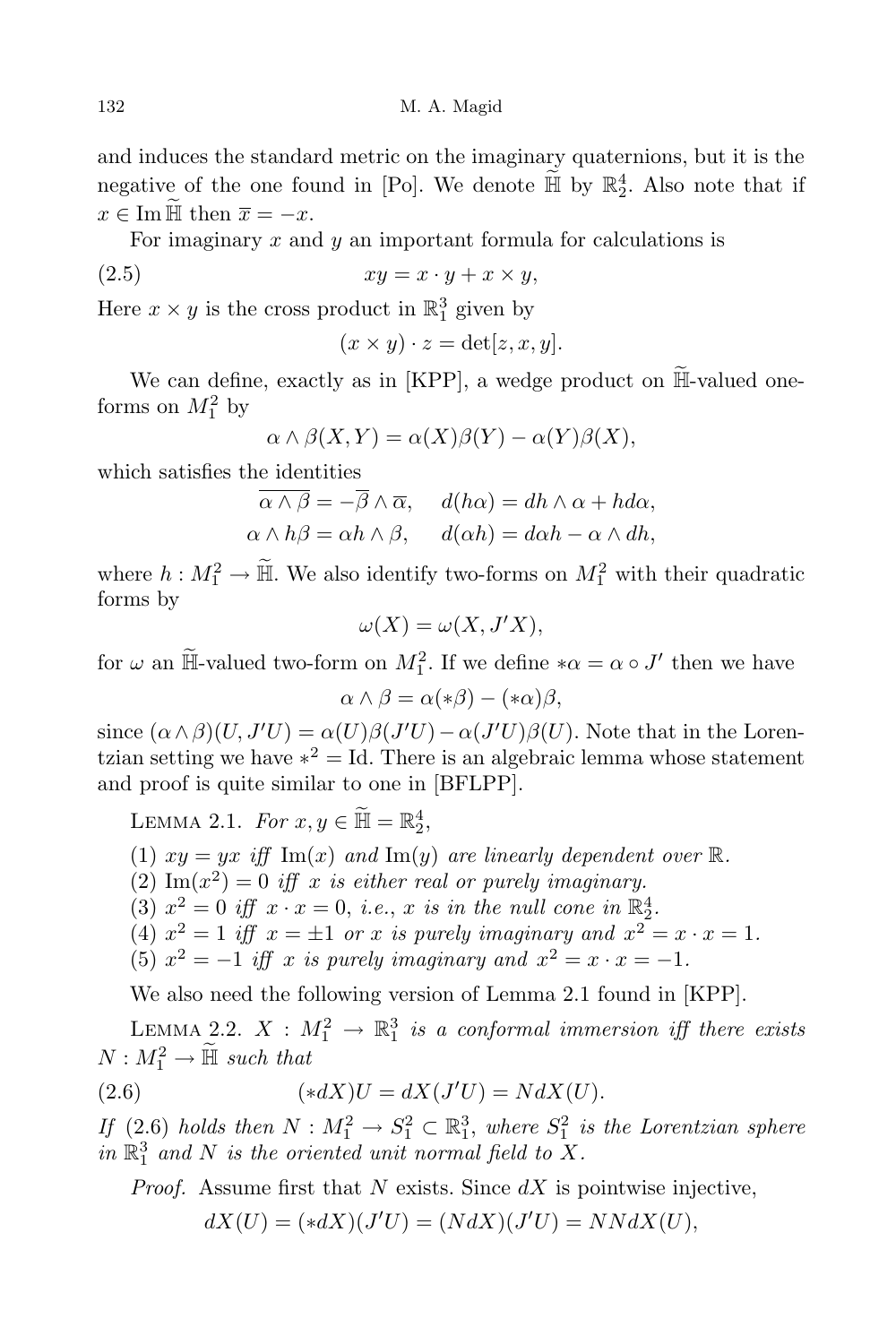so that  $N^2 = 1$ . We see that *N* cannot be  $\pm 1$ , so that *N* is purely imaginary and a map into the sphere. Next we would like to see that *N* is normal to the surface. Note that  $-N = N$ , so that  $dX(J'U) = dX(U)N$  gives *−dX*(*J <sup>0</sup>U*) = *dX*(*U*)*N*, hence *−NdX*(*U*) = *dX*(*U*)*N* and

$$
N dX(U) + dX(U)N = 0 = 2N \cdot dX(U),
$$

so that *N* is a normal field.

Conversely, suppose  $X : M_1^2 \to \mathbb{R}^3$  is a conformal immersion of a Lorentzian surface and assume that  $N: M_1^2 \to S_1^2$  is the unit normal field to *X*. We need to show that

$$
dX(J'U) = NdX(U) = N \times dX(U).
$$

Equivalently we must show that for the null coordinates  $\{x, y\}$ ,

$$
dX(-\partial x) = N \times X_x, \quad dX(\partial y) = N \times X_y.
$$

We can see that this is so because  $\det[X_t/\mu, X_s/\mu, N] = 1$ .

At this point we decompose our  $\tilde{\mathbb{H}}$ -valued one-forms  $\alpha = \alpha_+ + \alpha_-$  by defining

(2.7) 
$$
\alpha_{+} = \frac{1}{2}(\alpha - N(*\alpha)), \quad \alpha_{-} = \frac{1}{2}(\alpha + N(*\alpha)).
$$

These satisfy

$$
*\alpha_+ = -N\alpha_+, \quad *\alpha_- = N\alpha_-.
$$

Now we can find

$$
d(*dX) = d(NdX) = dN \wedge dX = dN(*dX) - (*dN)dX
$$

$$
= (dNN - *dN)dX = 2(dN) \wedge dX.
$$

We can see by a calculation involving the shape operator that  $(dNN - *dN)dX$  is Im H-valued. This says that  $dN - *dX = 0$ , which in turn implies that *dN<sup>−</sup>* is a real multiple of *dX*. In fact we can see that  $dN$ <sup>−</sup> =  $HdX$ , where *H* is the negative of the mean curvature of the immersion *X*.

Thus we have

$$
(2.8)\qquad \qquad d * dX = -2H N dX \cdot dX
$$

and we can write

(2.9) 
$$
dN = dN_- + dN_+ = HdX + \theta \quad \text{with} \quad \theta = dN_+.
$$

We also get the Codazzi equation by differentiating (2.9):

(2.10) 
$$
d\theta = (*dH - dHN)dX.
$$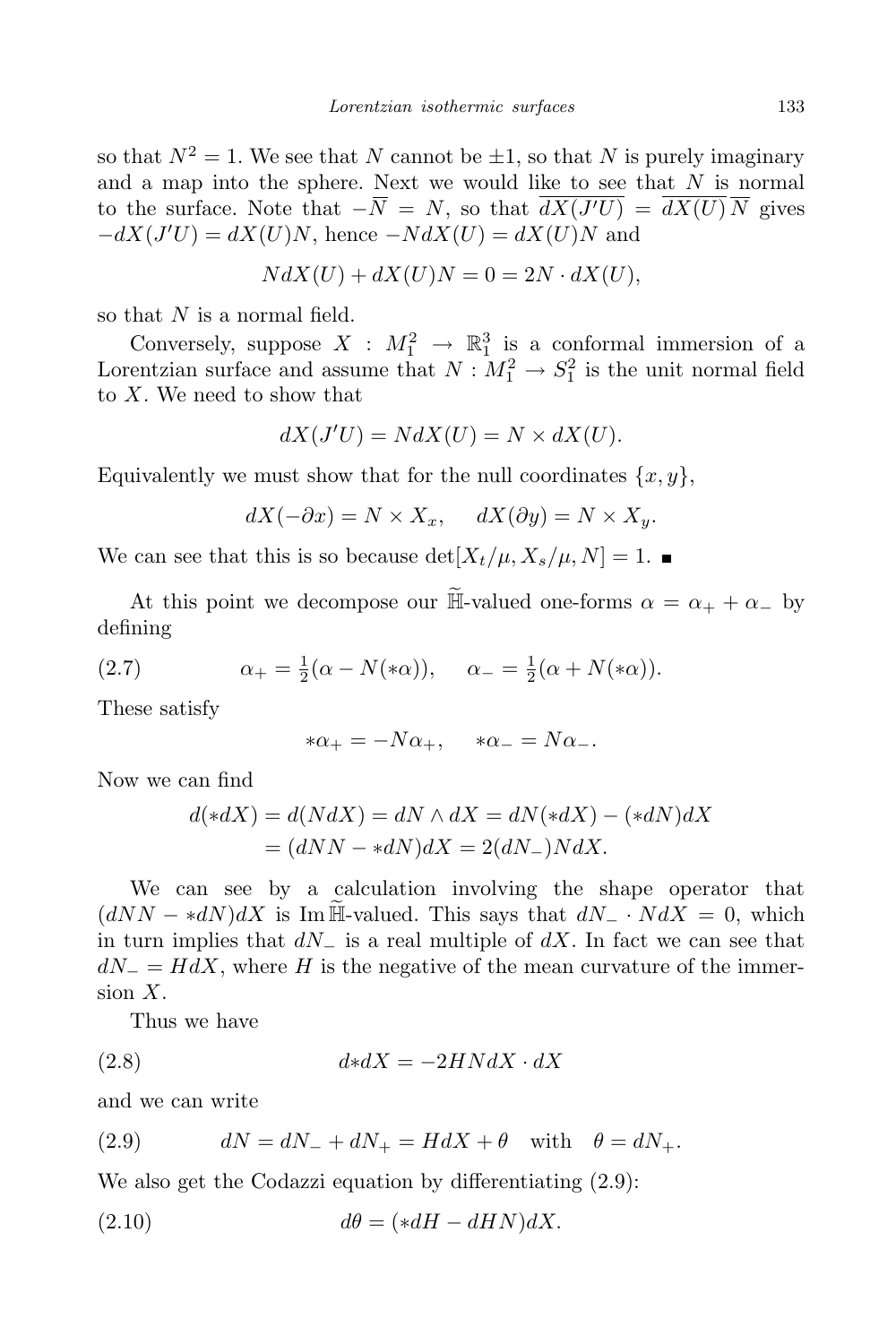## **2.3.** *Spin equivalent immersions*

DEFINITION 2.2. Two conformal immersions  $X, X : (M_1^2, [h]) \to \mathbb{R}_1^3$  are called *spin equivalent* if there exists  $\lambda : M_1^2 \to \mathbb{H}_*$  so that

(2.11) 
$$
d\widetilde{X} = -\left(\frac{|\lambda \cdot \lambda|}{\lambda \cdot \lambda}\right) \overline{\lambda} dX \lambda = -\operatorname{sgn}(\lambda \cdot \lambda) \overline{\lambda} dX \lambda,
$$

where  $\mathbb{H}_*$  are the invertible elements.

The factor  $sgn(\lambda \cdot \lambda)$  is not needed in the positive definite case because it is always 1 there.

We note that, up to a positive scaling factor, this is an orthogonal transformation of  $\mathbb{R}_1^3$  and the mapping

$$
\varrho(v) = -\frac{1}{\lambda \cdot \lambda} \overline{\lambda} v \lambda
$$

covers the special orthogonal group of  $\mathbb{R}^3$ . Note finally that the identity component of the special orthogonal group, which consists of orientation and time orientation preserving transformations, is generated by  $\lambda$  with *λ*  $\cdot$  *λ*  $<$  0.

Thus we can see that, locally, any two conformal immersions are spin equivalent.

If *X* and  $\widetilde{X}$  are spin equivalent then we must have

$$
0 = d(\overline{\lambda}dX\lambda) = d\overline{\lambda} \wedge dX\lambda - \overline{\lambda}dX \wedge d\lambda.
$$

This shows that  $\overline{\lambda}dX \wedge d\lambda$  is real, so that  $dX \wedge d\lambda = -\rho dX \cdot dX\lambda = -\rho dX dX\lambda$ for some real-valued function  $\varrho$  on  $M_1^2$ . Then we have

$$
-\varrho dX dX \lambda = dX \wedge d\lambda = dX (*d\lambda) - (*dX)d\lambda = dX(*d\lambda + Nd\lambda),
$$

so that we get the following integrability condition:

$$
-\varrho dX\lambda = *d\lambda + Nd\lambda.
$$

We write this as a lemma:

LEMMA 2.3. If  $X$  and  $\widetilde{X}$  are spin equivalent via

$$
dX = -\operatorname{sgn}(\lambda \cdot \lambda) \overline{\lambda} dX \lambda
$$

 $then \ \lambda : M_1^2 \to \overline{\mathbb{H}}_* \ satisfies$ (2.12)  $-\rho dX\lambda = *d\lambda + Nd\lambda$ 

 $f$ *or some* real-valued  $f$ unction  $\varrho$  *on*  $M_1^2$ *. Conversely, if*  $\pi_1(M_1^2) = 0$  *then*  $f$ *or a given conformal immersion*  $X : M_1^2 \to \mathbb{R}^3$ , *nowhere vanishing solutions*  $\lambda: M_1^2 \to \widetilde{\mathbb{H}}_*$  *to* (2.12) *give all conformal immersions*  $\widetilde{X}: M_1^2 \to \mathbb{R}^3_1$  *via the transformations*  $d\widetilde{X} = -\operatorname{sgn}(\lambda \cdot \lambda) \overline{\lambda} dX\lambda$ .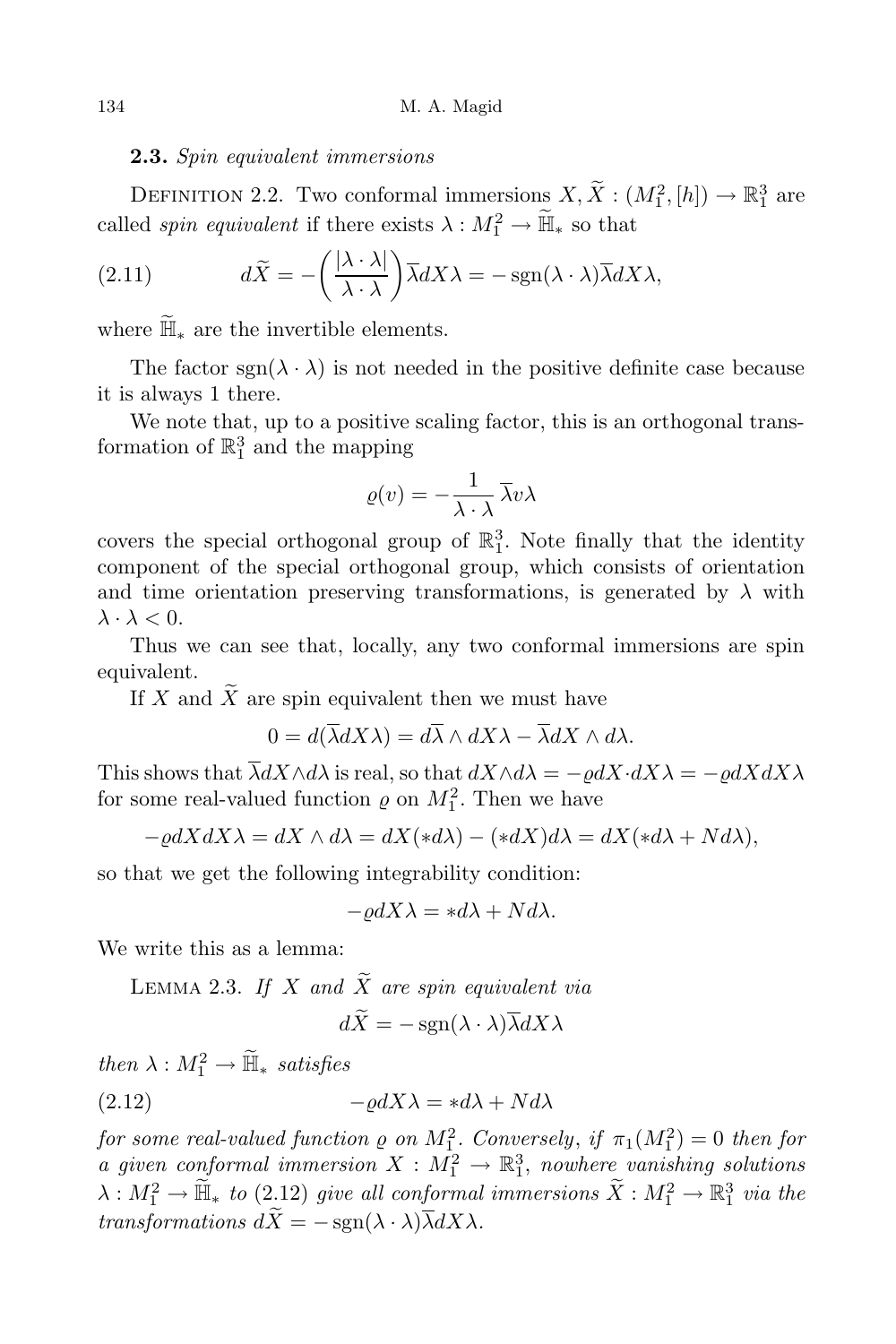The next lemma calculates the shape operator of a spin transform; it gives more information than the positive definite version.

LEMMA 2.4. Let  $X, X : M_1^2 \rightarrow \mathbb{R}_1^3$  be spin equivalent via  $dX =$ *−* sgn(*λ · λ*)*λdXλ. Then*

(1) 
$$
\widetilde{N} = \lambda^{-1} N \lambda
$$
.  
\n(2)  $d\widetilde{X} \cdot d\widetilde{X} = (\lambda \cdot \lambda)^2 dX \cdot dX$ .  
\n(3) 
$$
\widetilde{A} = \frac{\text{sgn}(\lambda \cdot \lambda)}{\lambda \cdot \lambda} \begin{bmatrix} -2a_2 - e/\mu^2 & -f/\mu^2 + 2a_1 \\ -2a_1 + f/\mu^2 & 2a_2 + 2\varrho + g/\mu^2 \end{bmatrix},
$$

*where a*1*, a*<sup>2</sup> *are defined below.*

*Proof.* The first two statements are clear so we will calculate the shape operator of *X*. Using the fact that  $N d\lambda = - * d\lambda - \rho dX\lambda$  we find that

$$
N\lambda_t = -\lambda_s - \varrho X_t \lambda, \quad N\lambda_s = -\lambda_t - \varrho X_s \lambda,
$$

or

$$
\lambda_t \lambda^{-1} = -N \lambda_s \lambda^{-1} - \varrho X_s, \quad \lambda_s \lambda^{-1} = -N \lambda_t \lambda^{-1} - \varrho X_t.
$$

If we set

 $\lambda_t \lambda^{-1} = a_0 + a_1 X_t + a_2 X_s + a_3 N, \quad \lambda_s \lambda^{-1} = b_0 + b_1 X_t + b_2 X_s + b_3 N,$ and use the equations above we see that

$$
b_0 = -a_3
$$
,  $b_1 = -a_2 - \varrho$ ,  $b_2 = -a_1$ ,  $b_3 = -a_0$ .

We now calculate

$$
d\widetilde{N} = -\lambda^{-1} d\lambda \lambda^{-1} N \lambda + \lambda^{-1} dN \lambda + \lambda^{-1} N d\lambda
$$
  
=  $-\lambda^{-1} (d\lambda \lambda^{-1} N - dN - N d\lambda \lambda^{-1}) \lambda$   
=  $\frac{1}{\lambda \cdot \lambda} \overline{\lambda} (d\lambda \lambda^{-1} N - dN - N d\lambda \lambda^{-1}) \lambda.$ 

Using the expression for  $N_t$  and  $N_s$  from (2.2) we can find

(2.13) 
$$
\widetilde{A} = \frac{\text{sgn}(\lambda \cdot \lambda)}{\lambda \cdot \lambda} \begin{bmatrix} -2a_2 - e/\mu^2 & -f/\mu^2 + 2a_1 \\ -2a_1 + f/\mu^2 & 2a_2 + 2g + g/\mu^2 \end{bmatrix}.
$$

Thus the negative of the mean curvature of  $\widetilde{X}$  is

(2.14) 
$$
\widetilde{H} = \frac{\text{sgn}(\lambda \cdot \lambda)}{\lambda \cdot \lambda} \left( -\varrho + H \right). \blacksquare
$$

COROLLARY. *Assume that*  $X$ ,  $\tilde{X}$  :  $M_1^2 \rightarrow \mathbb{R}_1^3$  *are spin equivalent with*  $d\widetilde{X} = -\operatorname{sgn}(\lambda \cdot \lambda) \overline{\lambda} dX\lambda.$ 

*Then the following are equivalent*:

- (1)  $dX \wedge d\lambda = 0$ , which is the same  $as *d\lambda + Nd\lambda = 0$ .
- $(2)$  sgn $(\lambda \cdot \lambda) \widetilde{H} d\widetilde{X} \cdot d\widetilde{X} = H(dX \cdot dX)(\lambda \cdot \lambda).$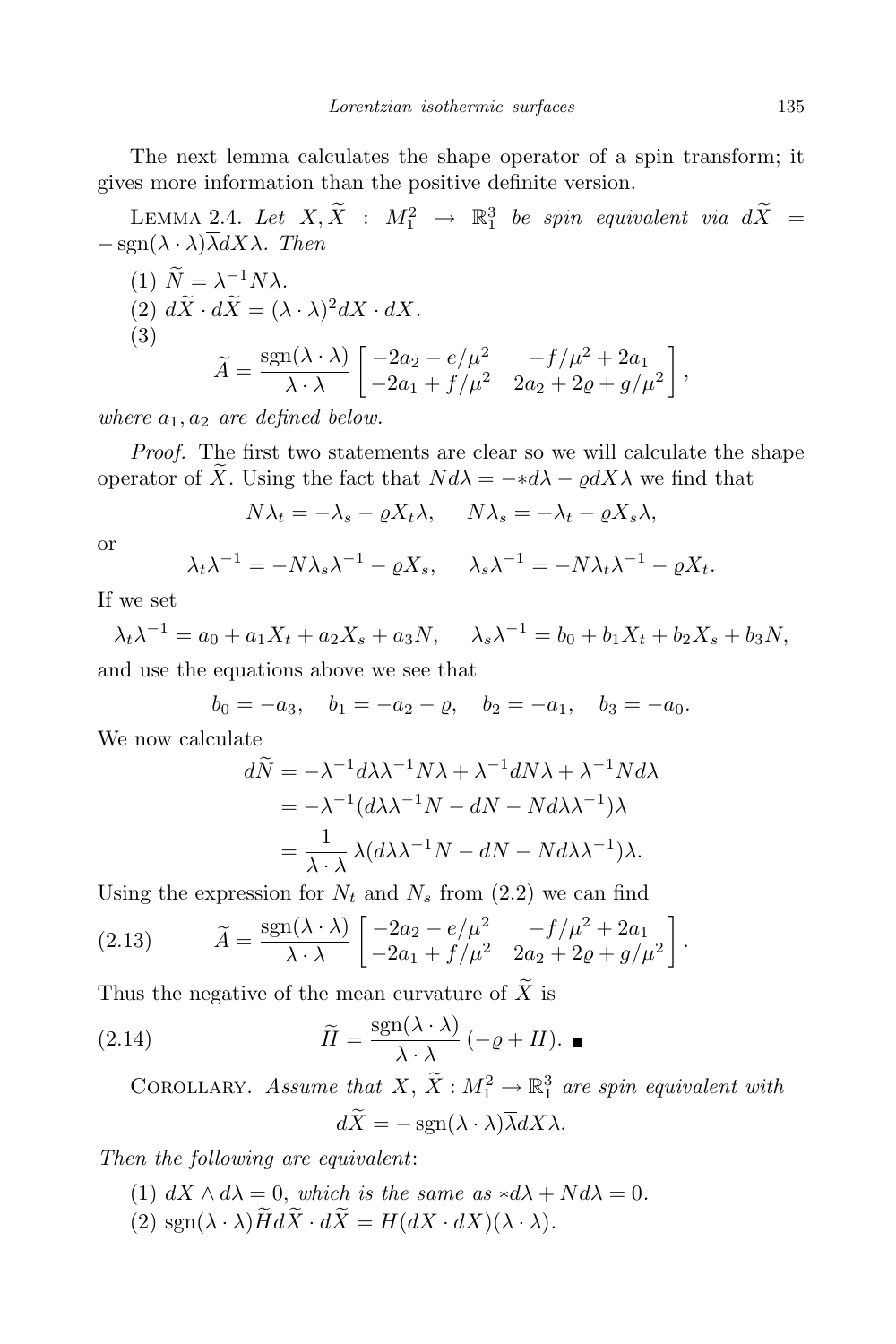**3. Isothermic surfaces and Bonnet pairs.** We begin with an alternative characterization of an isothermic surface.

PROPOSITION 3.1. *A* surface  $X : M_1^2 \to \mathbb{R}^3_1$  is isothermic iff there is a *two-dimensional closed one-form*  $\tau \in \Omega^1(M_1^2, \text{Im } \mathbb{H})$  *so that*  $*\tau + N\tau = 0$ , *or*, *equivalently*,  $dX \wedge \tau = 0$ .

*Proof.* If a surface *X* is real isothermic, then

$$
\tau = -\frac{X_t}{\mu^2} dt + \frac{X_s}{\mu^2} ds,
$$

while if *X* is complex isothermic,

$$
\tau = -\frac{X_s}{\mu^2} dt + \frac{X_t}{\mu^2} ds.
$$

On the other hand, if such a locally integrable one-form  $\tau$  is given, then there is a surface  $X^c$  so that  $dX \wedge dX^c = 0$ . Setting

$$
X_t^c = a_1 X_t + b_1 X_s + c_1 N, \quad X_s^c = a_2 X_t + b_2 X_s + c_2 N,
$$

and calculating  $X_t X_s^c - X_s X_t^c = 0$  gives

$$
X_t^c = a_1 X_t + b_1 X_s, \quad X_s^c = -b_1 X_t - a_1 X_s.
$$

We see that the tangent planes of the two surfaces agree. If  $a_1^2 - b_1^2 > 0$  the surface is real isothermic, while the other sign gives a complex isothermic surface [M]. The only other possibility,  $a_1^2 - b_1^2 = 0$ , does not yield a twodimensional one-form.

DEFINITION 3.1. The Lorentzian isothermic surface  $X^c$  in Proposition 3.1 is called the *dual surface* to *X*.

DEFINITION 3.2. Two conformal immersions  $X, \tilde{X} : (M_1^2, [h]) \rightarrow \mathbb{R}_1^3$ form a *Bonnet pair* if  $dX \cdot dX = d\widetilde{X} \cdot d\widetilde{X}$ , the principal curvatures agree, and the shape operators have the same algebraic type but they are not congruent. (If one avoids umbilic points then one only needs the mean curvatures to agree.)

THEOREM 3.1. Let  $X : M_1^2 \to \mathbb{R}^3$  be an *isothermic surface with dual*  $X^c: M_1^2 \to \mathbb{R}_1^3$ . Choose  $\varepsilon \in \mathbb{R}$ ,  $a \in \text{Im }\mathbb{H}$  and set  $\lambda_{\pm} = \pm \varepsilon + X^c + a$ , where *ε and a must be chosen so that λ<sup>±</sup> is invertible. Then the spin transforms*  $X_{\pm}: M_1^2 \to \mathbb{R}_1^3$  given by  $dX_{\pm} = -\text{sgn}(\lambda_{\pm} \cdot \lambda_{\pm})\overline{\lambda}_{\pm}dX\lambda_{\pm}$  form a Bonnet *pair.*

*Conversely*, *up to a rigid transformation*, *every pair of Bonnet surfaces arises from a three-parameter family* (*determined up to scalings*) *of isothermic surfaces where the three parameters account for the orientation and time orientation preserving rotations of the Bonnet pairs with respect to one another.*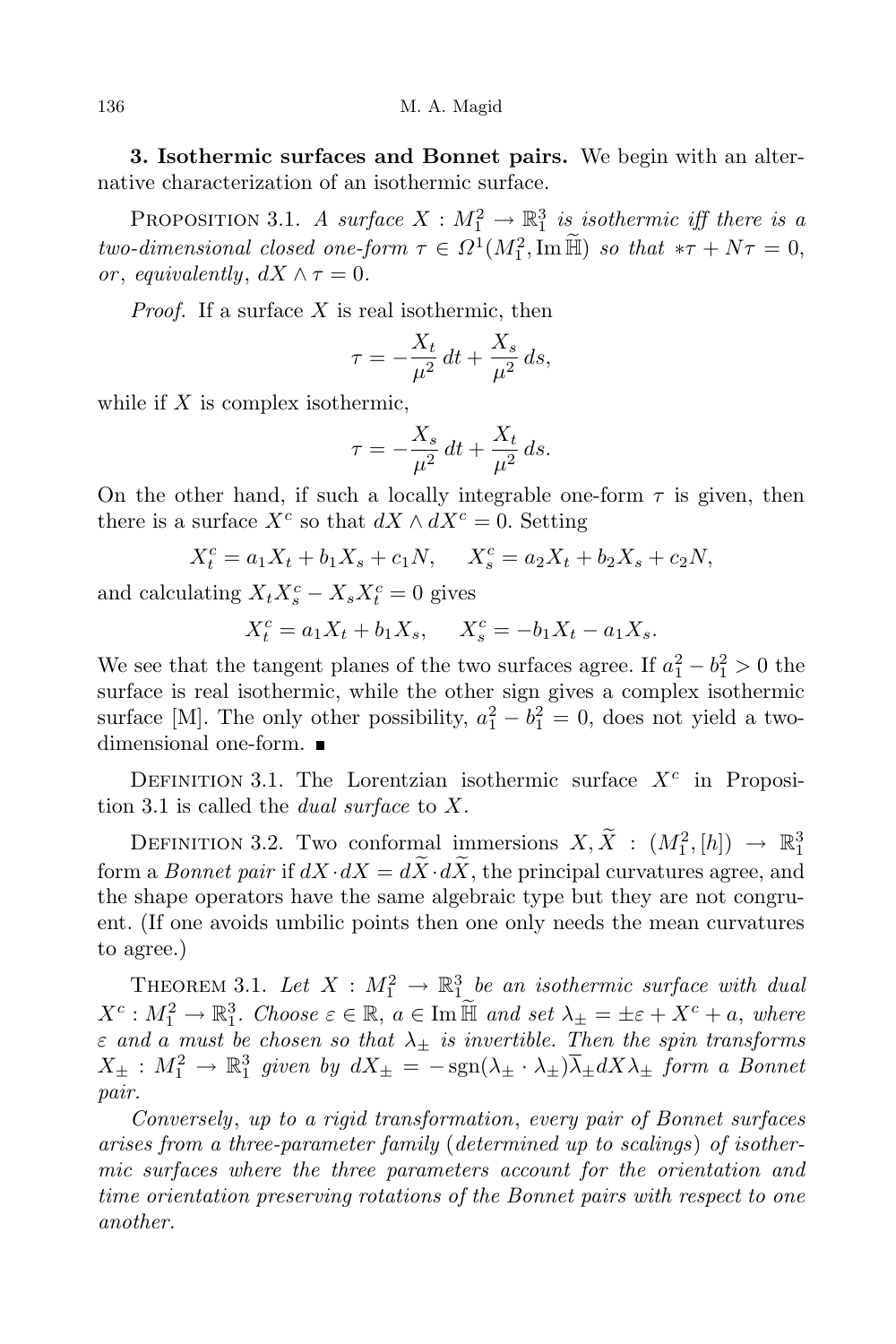Note that

$$
\lambda_{\pm} \cdot \lambda_{\pm} = -(\pm \varepsilon + X^c + a)(\pm \varepsilon - X^c - a)
$$
  
= -(\varepsilon^2 - a^2 - aX^c - X^c a - X^c X^c) = (X^c + a) \cdot (X^c + a) - \varepsilon^2.

Thus the condition that  $\lambda_{\pm}$  is invertible is equivalent to requiring that  $X^c$ does not intersect the indefinite sphere centered at *−a* with radius *ε*.

*Proof.* We first assume that we have *X* and  $X^c$  so that  $dX \wedge dX^c = 0$ . This implies that  $dX \wedge d\lambda_{\pm} = 0$  or  $*d\lambda_{\pm} + Nd\lambda_{\pm} = 0$ . This is (2.10) with  $\rho_{+} = 0$ . We have seen that  $\lambda_{+} \cdot \lambda_{+} = \lambda_{-} \cdot \lambda_{-}$ , so that  $dX_{+} \cdot dX_{+} = dX_{-} \cdot dX_{-}$ 

To see that  $X_{\pm}$  form a Bonnet pair, we need to look at their shape operators. As we saw in the proof of Lemma 2.4 the shape operators depend on the shape operator of *X* and the tangential components of  $(\lambda_+)_t(\lambda_+)^{-1}$ and  $(\lambda_-)_t(\lambda_-)^{-1}$ . In fact these are

$$
(\lambda_+)t(\lambda_+)^{-1} = \frac{1}{\lambda_+ \cdot \lambda_+} X_t^c(-\varepsilon + X^c + a),
$$

$$
(\lambda_-)t(\lambda_-)^{-1} = \frac{1}{\lambda_+ \cdot \lambda_+} X_t^c(\varepsilon + X^c + a).
$$

We express the tangential component of these expressions respectively as

$$
((\lambda_{+})_{t}(\lambda_{+})^{-1})^{T} = \frac{1}{\lambda_{+} \cdot \lambda_{+}} (-\varepsilon X_{t}^{c} + c_{1}X_{t} + c_{2}X_{s}),
$$

$$
((\lambda_{-})_{t}(\lambda_{-})^{-1})^{T} = \frac{1}{\lambda_{+} \cdot \lambda_{+}} (\varepsilon X_{t}^{c} + c_{1}X_{t} + c_{2}X_{s}).
$$

We will now make a separate calculation for the two types of isothermic surfaces, real and complex. In the case of a real isothermic surface,  $X_t^c$  =  $-V_t/\mu^2$  and  $c_1$  is zero. Indeed,

$$
c_1 = \frac{1}{\mu^2} X_t \cdot (X_t/\mu^2)(X^c + a)
$$
  
=  $-\text{Re} \frac{1}{\mu^2} \overline{X}_t (X_t/\mu^2)(X^c + a) = \frac{1}{\mu^2} \text{Re}(X^c + a) = 0.$ 

Recalling that, for a real isothermic surface,  $f = 0$ , we see that the shape operators of *X*<sup>+</sup> and *X<sup>−</sup>* are

$$
A^{+} = \frac{\text{sgn}(\lambda_{+} \cdot \lambda_{+})}{\lambda_{+} \cdot \lambda_{+}} \left[ \begin{array}{ccc} \frac{-2c_{2}}{\lambda_{+} \cdot \lambda_{+}} - \frac{e}{\mu^{2}} & \frac{2\varepsilon}{(\lambda_{+} \cdot \lambda_{+})\mu^{2}} \\ \frac{-2\varepsilon}{(\lambda_{+} \cdot \lambda_{+})\mu^{2}} & \frac{2c_{2}}{\lambda_{+} \cdot \lambda_{+}} + \frac{g}{\mu^{2}} \end{array} \right],
$$

$$
A^{-} = \frac{\text{sgn}(\lambda_{+} \cdot \lambda_{+})}{\lambda_{+} \cdot \lambda_{+}} \left[ \begin{array}{ccc} \frac{-2c_{2}}{\lambda_{+} \cdot \lambda_{+}} - \frac{e}{\mu^{2}} & \frac{-2\varepsilon}{(\lambda_{+} \cdot \lambda_{+})\mu^{2}} \\ \frac{2\varepsilon}{(\lambda_{+} \cdot \lambda_{+})\mu^{2}} & \frac{2c_{2}}{\lambda_{+} \cdot \lambda_{+}} + \frac{g}{\mu^{2}} \end{array} \right].
$$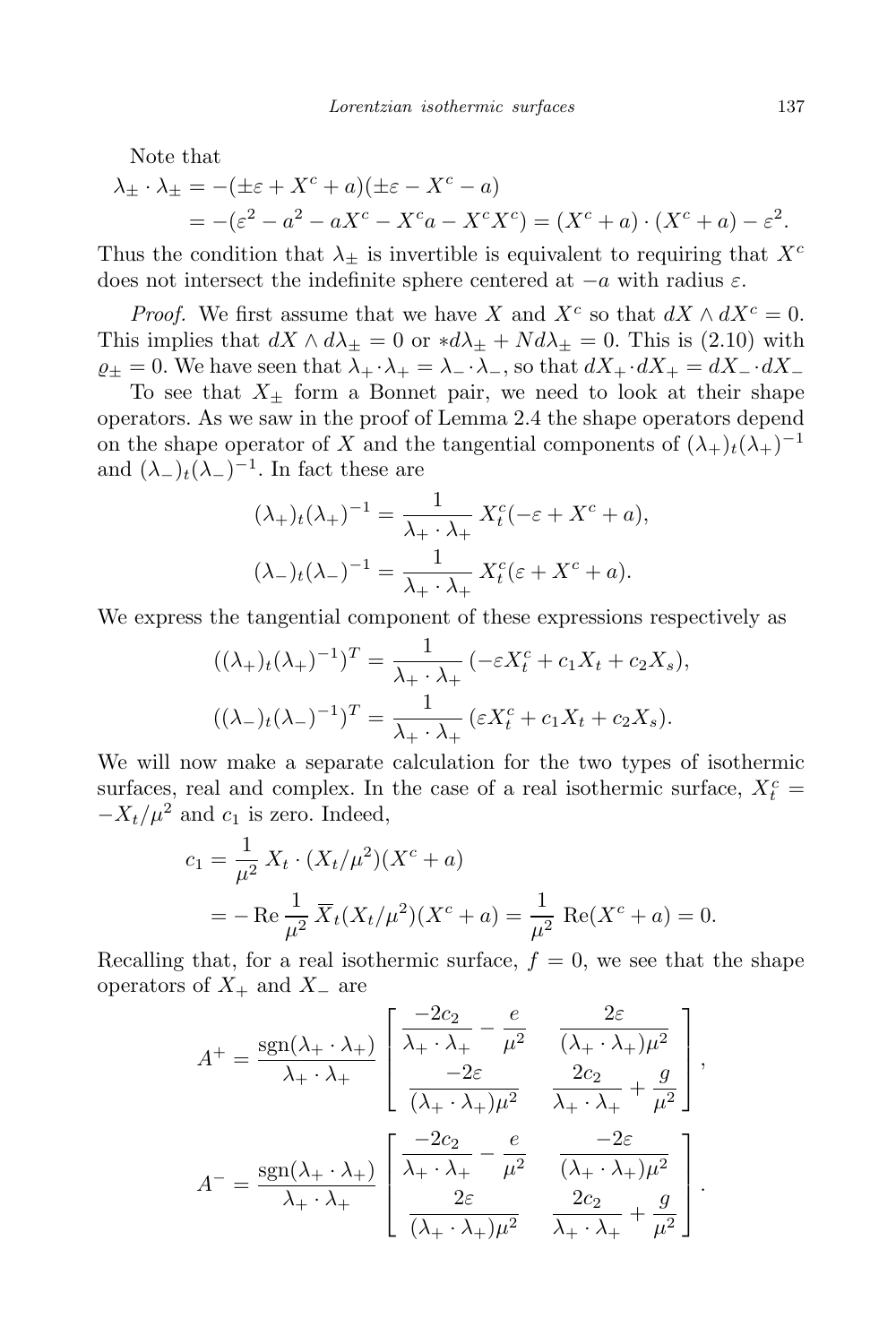Thus it is clear that, in this case, the shape operators have the same eigenvalues and the same algebraic type. Indeed, one can explicitly calculate the eigenvalues and eigenvectors to determine the algebraic type of the Bonnet pairs.

In the case of a complex isothermic surface,  $X_t^c = -X_s/\mu^2$  and  $c_2$  is zero as above. Recalling that, for a complex isothermic surface,  $g = -e$  we see that the shape operators of *X*<sup>+</sup> and *X<sup>−</sup>* are

$$
A^{+} = \frac{\text{sgn}(\lambda_{+} \cdot \lambda_{+})}{\lambda_{+} \cdot \lambda_{+}} \left[ \frac{\frac{-2\varepsilon}{\mu^{2}(\lambda_{+} \cdot \lambda_{+})} - \frac{e}{\mu^{2}}}{-\frac{2c_{1}}{\lambda_{+} \cdot \lambda_{+}} + \frac{f}{\mu^{2}}}{\frac{2\varepsilon}{\mu^{2}(\lambda_{+} \cdot \lambda_{+})} - \frac{e}{\mu^{2}}}\right],
$$
  

$$
A^{-} = \frac{\text{sgn}(\lambda_{+} \cdot \lambda_{+})}{\lambda_{+} \cdot \lambda_{+}} \left[ \frac{\frac{2\varepsilon}{\mu^{2}(\lambda_{+} \cdot \lambda_{+})} - \frac{e}{\mu^{2}}}{-\frac{2c_{1}}{\lambda_{+} \cdot \lambda_{+}} + \frac{f}{\mu^{2}}}{\frac{-2\varepsilon}{\mu^{2}(\lambda_{+} \cdot \lambda_{+})} - \frac{e}{\mu^{2}}}\right].
$$

Again, the shape operators have the same eigenvalues and the same algebraic type at each corresponding point.

For the converse suppose that *X<sup>−</sup>* and *X*<sup>+</sup> form a Bonnet pair and, initially, that *dX<sup>−</sup>* and *dX*<sup>+</sup> are never equal. We have

(3.1) 
$$
dX_{+} = -\operatorname{sgn}(\lambda \cdot \lambda) \overline{\lambda} dX_{-} \lambda
$$

for some  $\lambda : M_1^2 \to \mathbb{H}$ . Since  $X_-\text{ and } X_+\text{ induce the same metric, we}$ have  $dX_+ \cdot dX_+ = \overline{\lambda} dX_- \lambda \cdot \overline{\lambda} dX_- \lambda = (\overline{\lambda} \lambda)^2 dX_- \cdot dX_- = dX_- \cdot dX_-,$  so  $\lambda \cdot \lambda = \pm 1$ . We are assuming that  $X_{+}$  induce the same time orientation, so that  $\lambda \cdot \lambda = -1$ . From equation (2.14) we see that  $dX_-\wedge d\lambda = 0$ . We are looking for  $\lambda_{\pm}$  so that

$$
dX_{\pm} = -\operatorname{sgn}(\lambda_{\pm} \cdot \lambda_{\pm})\overline{\lambda}_{\pm}dX\lambda_{\pm}
$$

with  $\lambda_+ = X^c + \varepsilon$  and  $\lambda_- = X^c - \varepsilon$ . In this case

$$
-\operatorname{sgn}(\lambda_+ \cdot \lambda_+) \overline{\lambda}_+ dX \lambda_+ = -\operatorname{sgn}(\lambda_- \cdot \lambda_-) \overline{\lambda} \overline{\lambda}_- dX \lambda_- \lambda.
$$

In order for this to hold we must have

$$
\lambda_+ = \lambda_- \lambda.
$$

Thus, the signs of  $\lambda$ <sub>−</sub> and  $\lambda$ <sub>+</sub> are equal, yielding  $\lambda$ <sub>−</sub> + 2 $\varepsilon$  =  $\lambda$ <sub>+</sub> and  $\lambda$ <sub>−</sub> =  $2\varepsilon(\lambda-1)^{-1}$ . We set  $X^c = \varepsilon + 2\varepsilon(\lambda-1)^{-1}$ . One can calculate, using  $\lambda \cdot \lambda = -1$ , that  $X^c$  is imaginary.

Thus we can define *X* by

(3.3) 
$$
dX = -\operatorname{sgn}(\lambda_- \cdot \lambda_-) \frac{\overline{\lambda} - 1}{2\varepsilon} dX_- \frac{\lambda - 1}{2\varepsilon}
$$